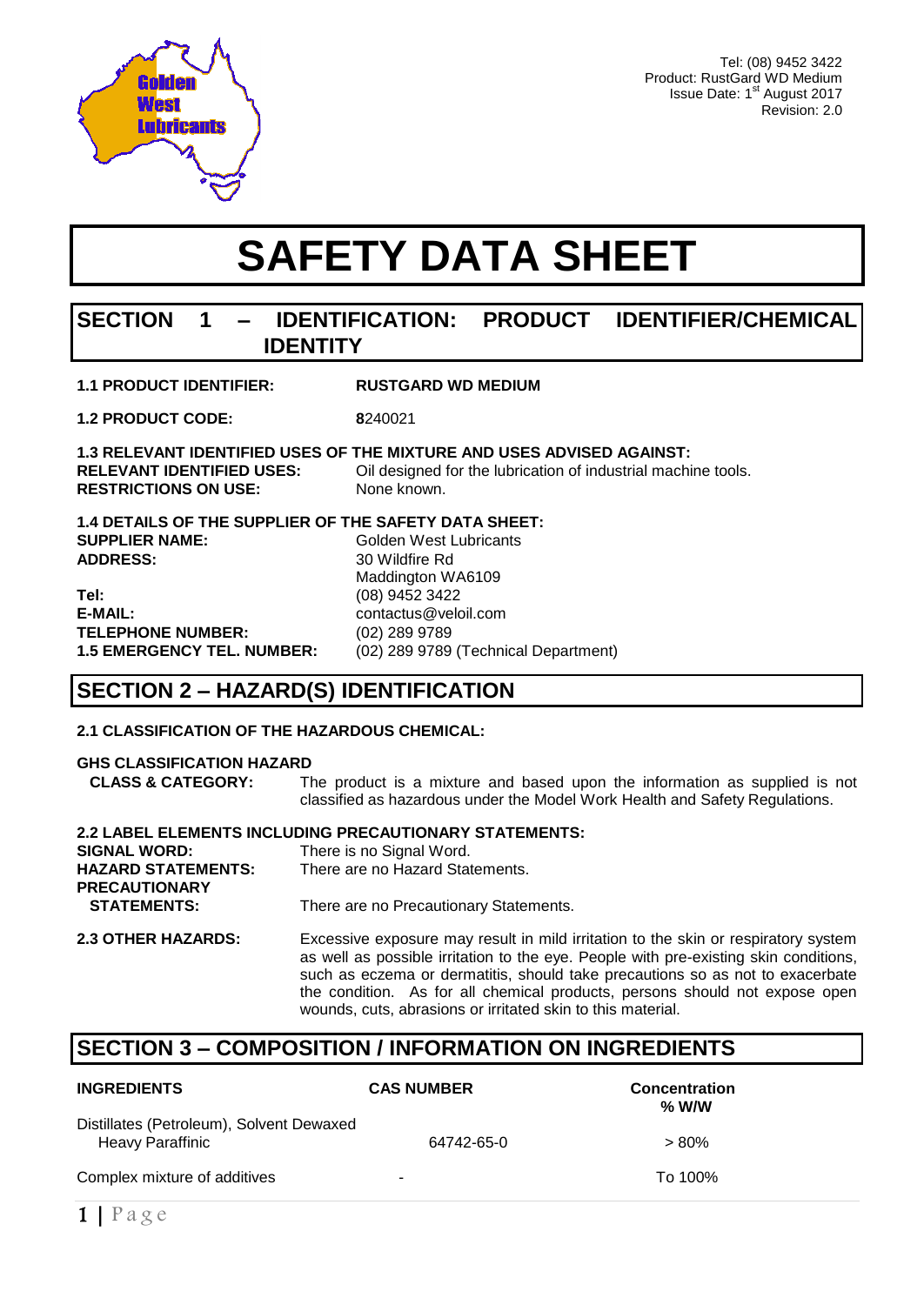### **SECTION 4 – FIRST AID MEASURES**

#### **4.1 DESCRIPTION OF NECESSARY FIRST AID MEASURES:**

- **INGESTION:** Rinse mouth out with water. Due to the blend of ingredients present, the manufacturer recommends that if swallowed, do NOT induce vomiting. If irritation develops or persists or vomiting has occurred after ingestion, seek medical assistance.
- **EYE**: If in eyes, hold eyelids apart and flush the eye immediately with large amounts of running water. Continue flushing for at least 15 minutes or until advised to stop by a doctor. Check for contact lenses. If there are contact lenses, these should be removed under supervision. After flushing, if irritation develops or persists, seek medical assistance.
- **SKIN CONTACT:** If skin or hair contact has occurred remove any contaminated clothing and footwear, wash skin or hair thoroughly with soap and water. If irritation develops or persists, consult a Doctor.
- **INHALATION:** If affected, remove the patient from further exposure into fresh air, if safe to do so. If providing assistance, avoid exposure to yourself - only enter contaminated environments with adequate respiratory equipment. Once removed, lay patient down in a well-ventilated area and reassure them whilst waiting for medical assistance. If not breathing, provide artificial respiration and seek immediate medical assistance. If unconscious, place in a recovery position and seek immediate medical assistance.
- **PROTECTION FOR FIRST AIDERS:** No person shall place themselves in a situation that is potentially hazardous to themselves. As the product is hydrocarbon based, if the person has ingested the product, do not use direct mouth-to-mouth resuscitation techniques. Always ensure that you are wearing gloves when dealing with first aid procedures involving chemicals and/or blood.
- **FIRST AID FACILITIES:** Eye wash fountain and safety showers are recommended in the area where the product is used.

**4.2 MOST IMPORTANT SYMPTOMS & EFFECTS, BOTH ACUTE & DELAYED, CAUSED BY EXPOSURE: ACUTE:** Ingestion or inhalation of vapours may lead to irritation of the mouth and respiratory tract. Eye contact may lead to localised burning, redness and tearing. Skin contact may lead to redness or itching.

**CHRONIC:** Skin contact may aggravate/exacerbate existing skin conditions, such as dermatitis.

**4.3 INDICATION OF ANY IMMEDIATE MEDICAL ATTENTION AND SPECIAL TREATMENT NECESSARY: ADVICE TO DOCTOR:** Treat symptomatically. As the product is hydrocarbon based, if vomiting has occurred after ingestion, the patient should be monitored for adverse effects.

### **SECTION 5 – FIRE FIGHTING MEASURES**

| <b>5.1 EXTINGUISHING MEDIA:</b><br><b>SUITABLE MEDIA:</b> | Use extinguishing media appropriate for surrounding fire. Use carbon dioxide,<br>foam, dry chemical or water fog/spray. Spray down fumes resulting from fire. |
|-----------------------------------------------------------|---------------------------------------------------------------------------------------------------------------------------------------------------------------|
| <b>UNSUITABLE MEDIA:</b>                                  | Avoid using full water jet directed at residual material that may be burning. Water<br>may cause splattering on hot oil. Product will float on water.         |
| <b>COMBUSTION HAZARDS:</b>                                | 5.2 SPECIAL HAZARDS ARISING FROM THE SUBSTANCE OR MIXTURE:<br>Combustion may produce oxides of carbon, sulphur and molybdenum as well as                      |

## smoke and irritating vapours.

### **SECTION 5 – FIRE FIGHTING MEASURES Continued**

#### **5.3 ADVICE FOR FIREFIGHTERS:**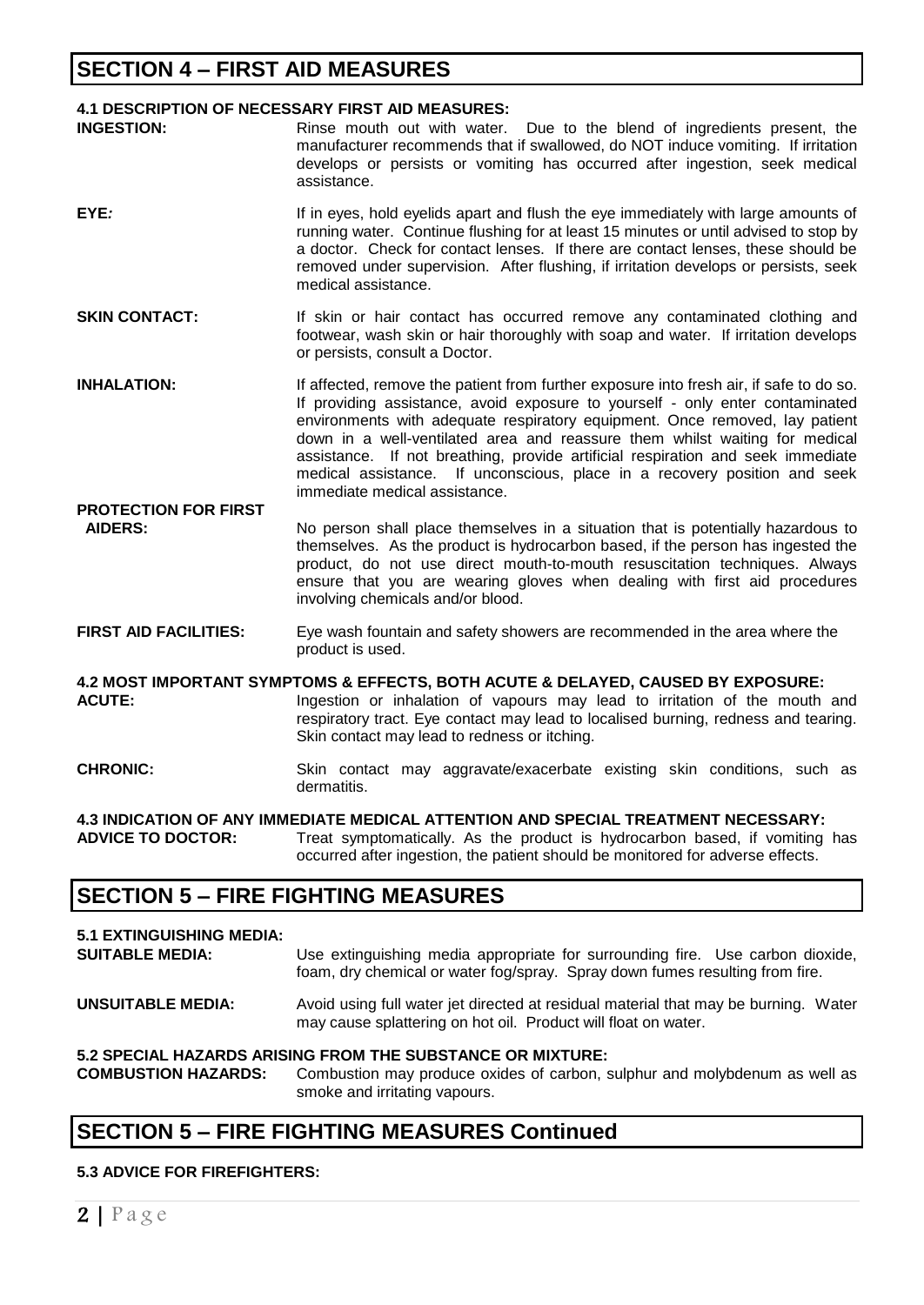**FIRE:** This product is not flammable under conditions of use. Is a hydrocarbon-based liquid that will burn if preheated - Typical Flash Point 250°C. Keep storage tanks, pipelines, fire exposed surfaces, etc. cool with water spray. **HAZCHEM CODE:** Not applicable. **EXPLOSION:** No information to indicate that the product is an explosion hazard. Extinguish all sources of flame or spark. Closed containers may explode when exposed to extreme heat. **PROTECTIVE EQUIPMENT:** In the event of a fire, wear full protective clothing and self-contained breathing equipment with full-face piece operated in the pressure demand or other positive pressure mode.

### **SECTION 6 – ACCIDENTAL RELEASE MEASURES**

#### **6.1 PERSONAL PRECAUTIONS, PROTECTIVE EQUIPMENT AND EMERGENCY PROCEDURES:**

- **PERSONAL PROTECTION:** For small spills, wear Nitrile gloves, glasses/goggles, boots and full-length clothing. During routine operation a respirator is not required. However, if mists or vapours are generated, an approved organic vapour/particulate respirator is required. For large spills, or in confined spaces, a full chemically resistant bodysuit is recommended and the atmosphere must be evaluated for oxygen deficiency. If in doubt about oxygen deficiency wear self-contained breathing apparatus.
- **CONTROL MEASURES:** Ventilate area and extinguish and/or remove all sources of ignition. Stop the leak if safe to do so. Caution: The spilled product will be slippery. Avoid contact with the spilled material.
- **EMERGENCY PROCEDURES:**In the event of a spill or accidental release, notify the relevant authorities in accordance with all applicable regulations.

#### **6.2 ENVIRONMENTAL PRECAUTIONS:**

**SPILL ADVICE:** Do not allow product to enter drains, surface water, sewers or watercourses inform local authorities if this occurs.

#### **6.3 METHODS AND MATERIALS FOR CONTAINMENT AND CLEANING UP:**

- **CONTAINMENT:** Contain the spill and absorb with a proprietary absorbent material, sand or earth. For large spills prepare a bund/barrier/dyke ahead of the spill to confine the spill and allow later recovery. If there is the possibility of spills to enter drains, surface water, sewers or watercourses ensure bunding, or that drains are covered, to minimise the potential for this to occur.
- **CLEANING PROCEDURES:** Having contained the spill, as mentioned above, collect all material quickly and place used absorbent in suitable containers. Follow local regulations for the disposal of waste. For large spills that have been bunded, the material can be pumped into vessels and returned for reprocessing or destruction. Personnel must wear gloves, goggles or glasses, boots and full-length clothing during cleaning procedures. Wash contaminated area and objects with detergent and water after spill has been cleared. Rinse the cleaned area with water. Do not allow wash water or rinsings to enter drains, surface water, sewers or water courses.

### **SECTION 7 – HANDLING AND STORAGE, INCLUDING HOW THE CHEMICAL MAY BE SAFELY USED**

#### **7.1 PRECAUTIONS FOR SAFE HANDLING:**

**SAFE HANDLING:** Avoid contact with the product by using appropriate protective equipment such as gloves, glasses or goggles and full-length clothing. Prevent small spills and leakage to avoid slip hazards. Properly dispose of any contaminated rags or cleaning materials in order to prevent fire hazards. Eating, drinking, and smoking should be prohibited in the area where this material is handled, stored and processed. Workers should follow good personal hygiene practices, such as washing hands before eating, drinking and smoking. Remove contaminated clothing and protective equipment before entering eating areas. Keep containers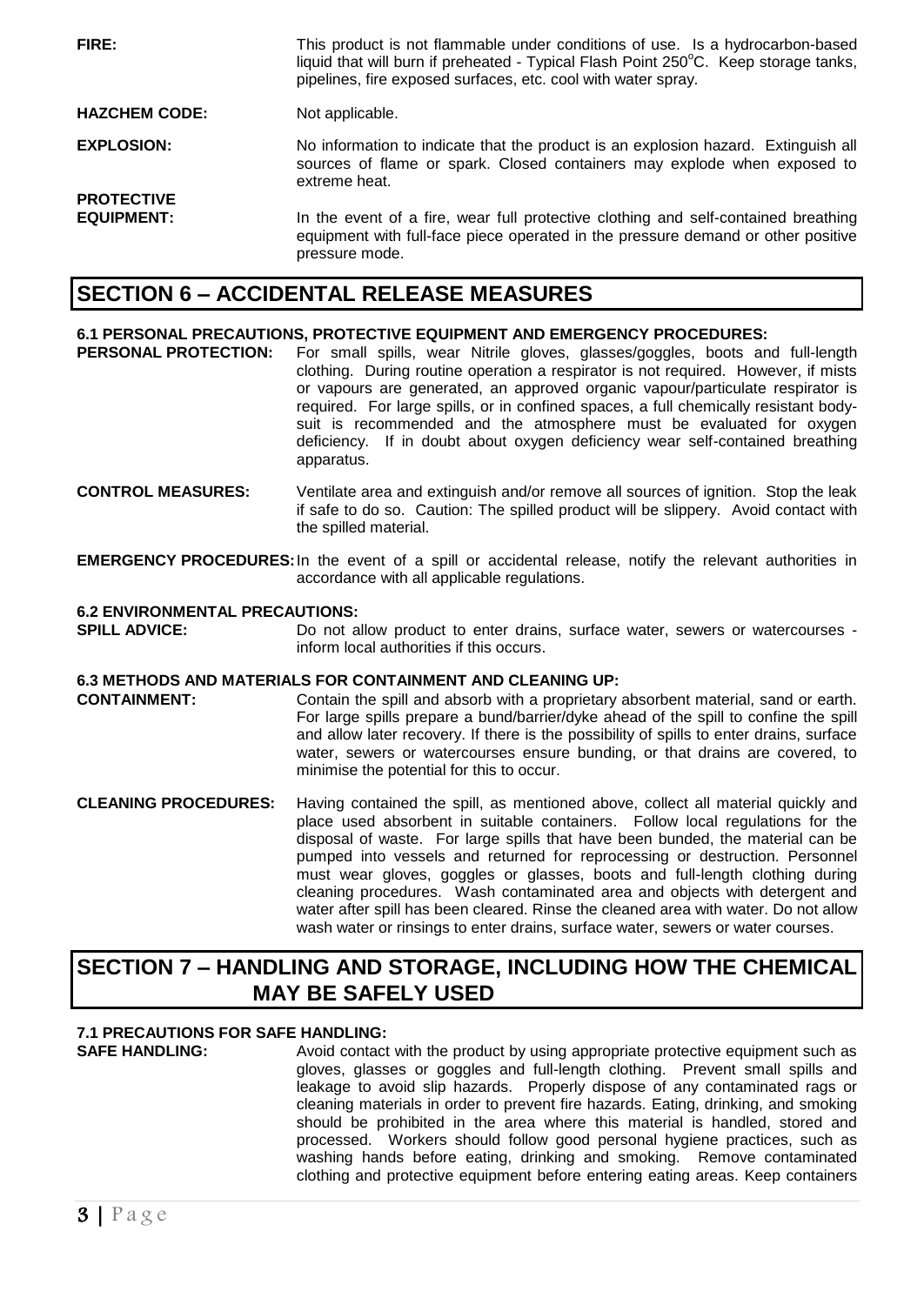tightly closed when not in use. Prevent product from entering waterways, drains or sewers.

#### **7.2 CONDITIONS FOR SAFE STORAGE, INCLUDING ANY INCOMPATABILITIES:**

**SAFE STORAGE:** This product is a hydrocarbon-based liquid that will burn if preheated. Store in a well ventilated area away from direct sunlight, ignition sources, oxidising agents, foodstuffs and clothing. Keep containers closed when not in use. Containers that have been opened must be carefully resealed and kept upright to prevent leakage.

**INCOMPATIBILITIES:** Oxidizing substances including strong acids.

### **SECTION 8 – EXPOSURE CONTROLS & PERSONAL PROTECTION**

#### **8.1 EXPOSURE CONTROL MEASURES:**

**EXPOSURE LIMIT VALUES:** Exposure standards for the product have not been established. However, if the material is subjected to elevated temperatures, and oil mists or vapours are generated the following Exposure Standard should be observed: Hydrocarbon oil mist:  $TWA: 5$  mg/m<sup>3</sup>  $STEL: 10 mg/m<sup>3</sup> (ACGIH)$ **8.2 BIOLOGICAL** 

- **MONITORING:** No data available.
- **8.3 CONTROL BANDING:** No data available.

#### **8.4 ENGINEERING CONTROLS:**

**ENGINEERING CONTROLS:** Special ventilation is not normally required. However, in the operation of certain equipment or at elevated temperatures mists or vapour may be generated and local exhaust ventilation should be provided to maintain airborne concentration levels below the nominated exposure standard.

#### **8.5 INDIVIDUAL PROTECTION MEASURES:**

**EYE & FACE PROTECTION:** Wear safety glasses/goggles to avoid eye contact when handling. If there is a risk of splashing during use, a full face shield is recommended. Use eye protection in accordance with AS 1336 and AS 1337.

**SKIN (HAND) PROTECTION:** If there is the chance of contact with the material wear gloves to provide hand protection. Nitrile rubber gloves are recommended.

**SKIN (CLOTHING) PROTECTION:** During normal operating procedures, long sleeved clothing is recommended to avoid skin contact. Soiled clothing should be washed with detergent prior to reuse.

**RESPIRATORY PROTECTION:**During routine operation a respirator is not required. However, if mists or vapours are generated, an approved half face organic vapour/particulate respirator is required. Use respirators in accordance with AS 1715 and AS 1716.

**THERMAL PROTECTION:** Not applicable.

### **SECTION 9 – PHYSICAL AND CHEMICAL PROPERTIES**

### **9.1 PHYSICAL AND CHEMICAL PROPERTIES:**

**APPEARANCE:** Brown liquid. **ODOUR:** Characteristic lubricating oil odour. **ODOUR THRESHOLD:** No data available. **pH:** No data available. **MELTING/FREEZING POINT:** No data available. **INITIAL BOILING POINT:** No data available. **BOILING RANGE (<sup>o</sup>C):** No data available. **FLASHPOINT (°C):** Typically 262°C (ASTM D92). **EVAPORATION RATE:** No data available. **FLAMMABILITY LIMITS (%):** No data available. **VAPOUR PRESSURE (mmHg):** No data available. **VAPOUR DENSITY:** No data available. **DENSITY (g/mL @ 15<sup>o</sup>C):** Typically 0.89.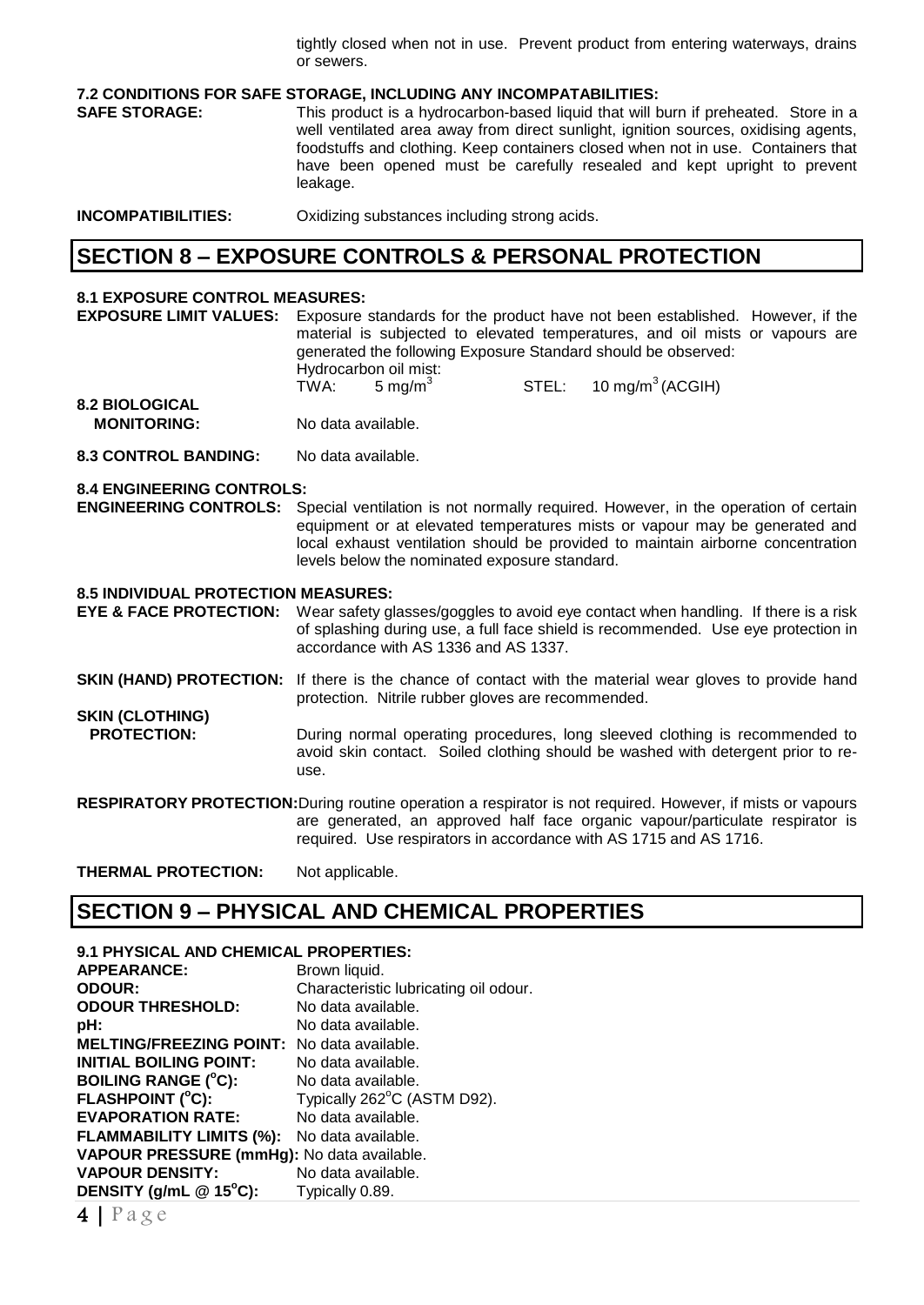**SOLUBILITY IN WATER(g/L):** Insoluble in water. **PARTITION COEFFICIENT:** No data available for n-octanol/water. **AUTO-IGNITION TEMP ( <sup>o</sup>C):** No data available. **DECOMPOSITION TEMP ( <sup>o</sup>C):** No data available. **VISCOSITY (cSt @ 100<sup>o</sup>C):** Typically 11. **VISCOSITY (cSt @ 40<sup>o</sup>C):** Typically 97. **ASTM RUST TEST:** Pass.

### **SECTION 10 – STABILITY AND REACTIVITY**

| <b>10.1 REACTIVITY:</b>                                                                                                                                                                            | The product does not pose any further reactivity hazards other than those listed in<br>the following sub-sections.                                  |  |
|----------------------------------------------------------------------------------------------------------------------------------------------------------------------------------------------------|-----------------------------------------------------------------------------------------------------------------------------------------------------|--|
| <b>10.2 CHEMICAL STABILITY:</b><br><b>10.3 POSSIBILITY OF</b>                                                                                                                                      | Stable under recommended storage and handling conditions (see section 7).                                                                           |  |
| <b>HAZARDOUS REACTIONS:</b>                                                                                                                                                                        | Keep away from strong oxidising agents, such as strong acids, chlorates, nitrates<br>and peroxides. Hazardous polymerisation does not occur.        |  |
| 10.4 CONDITIONS TO AVOID: Observe the usual precautionary measures for handling chemicals. Do not heat<br>the container or leave the container open when not in use. Avoid sources of<br>ignition. |                                                                                                                                                     |  |
| <b>10.5 INCOMPATIBLE</b>                                                                                                                                                                           |                                                                                                                                                     |  |
| <b>MATERIALS:</b>                                                                                                                                                                                  | Strong oxidising agents including concentrated acids.                                                                                               |  |
| <b>10.6 HAZARDOUS DECOMPOSITION</b>                                                                                                                                                                |                                                                                                                                                     |  |
| <b>PRODUCTS:</b>                                                                                                                                                                                   | Hazardous decomposition products are not expected to form during normal<br>storage requirements. See Section 5.2 for Hazardous Combustion products. |  |

### **SECTION 11 – TOXICOLOGICAL INFORMATION**

#### **11.1 INFORMATION ON TOXICOLOGICAL EFFECTS:**

The product is a mixture and test data is not available for the product as a whole.

**11.2 SWALLOWED:** This product is expected to have a low order of toxicity associated with it when ingested. It may cause slight irritation to the mouth, throat and digestive tract. Based upon assessment of similar products, the Acute Oral Toxicity is expected to be  $LD_{50}$  (rat) >5000 mg/kg when tested against OECD Guideline 420 or similar. During normal usage ingestion should not be a means of exposure.

### **SECTION 11 – TOXICOLOGICAL INFORMATION Continued**

| <b>11.3 SKIN CORROSION/</b>     |                                                                                                                                                                                                                                                                                                                                                                                                                                                                                             |
|---------------------------------|---------------------------------------------------------------------------------------------------------------------------------------------------------------------------------------------------------------------------------------------------------------------------------------------------------------------------------------------------------------------------------------------------------------------------------------------------------------------------------------------|
| <b>IRRITATION:</b>              | This product is not expected to exhibit Dermal Corrosivity/Irritation according to<br>OECD Test 404, based on the available data and the known hazards of the<br>components. May be mildly irritating to the skin. Correct handling procedures<br>incorporating appropriate protective clothing and gloves should minimise the risk<br>of skin irritation. People with pre-existing skin conditions, such as dermatitis,<br>should take extreme care so as not to exacerbate the condition. |
| <b>11.4 SERIOUS EYE DAMAGE/</b> |                                                                                                                                                                                                                                                                                                                                                                                                                                                                                             |
| <b>IRRITATION:</b>              | This product is not expected to exhibit Eye Irritation or Serious Damage/<br>Corrosivity according to OECD Test 405, based on the available data and the<br>known hazards of the components according to the additive package<br>manufacturer. Excessive exposure may be irritating to the eyes. Symptoms may<br>include localised burning, redness and tearing. Correct handling procedures<br>incorporating appropriate eye protection should minimise the risk of eye irritation.        |
| <b>11.5 RESPIRATORY OR</b>      |                                                                                                                                                                                                                                                                                                                                                                                                                                                                                             |
| <b>SKIN SENSITISATION:</b>      | This product is not expected to be a skin sensitiser according to OECD Test 406,<br>based on the available data and the known hazards of the components. This<br>product is not expected to be a respiratory tract sensitiser, based on the available<br>data and the known hazards of the components.                                                                                                                                                                                      |
| <b>11.6 GERM CELL</b>           |                                                                                                                                                                                                                                                                                                                                                                                                                                                                                             |
| <b>MUTAGENICITY:</b>            | This product is not expected to be mutagenic according to tests such as OECD<br>Tests 471, 475, 476, 478 and 479, based on the available data and the known<br>hazards of the components.                                                                                                                                                                                                                                                                                                   |
|                                 |                                                                                                                                                                                                                                                                                                                                                                                                                                                                                             |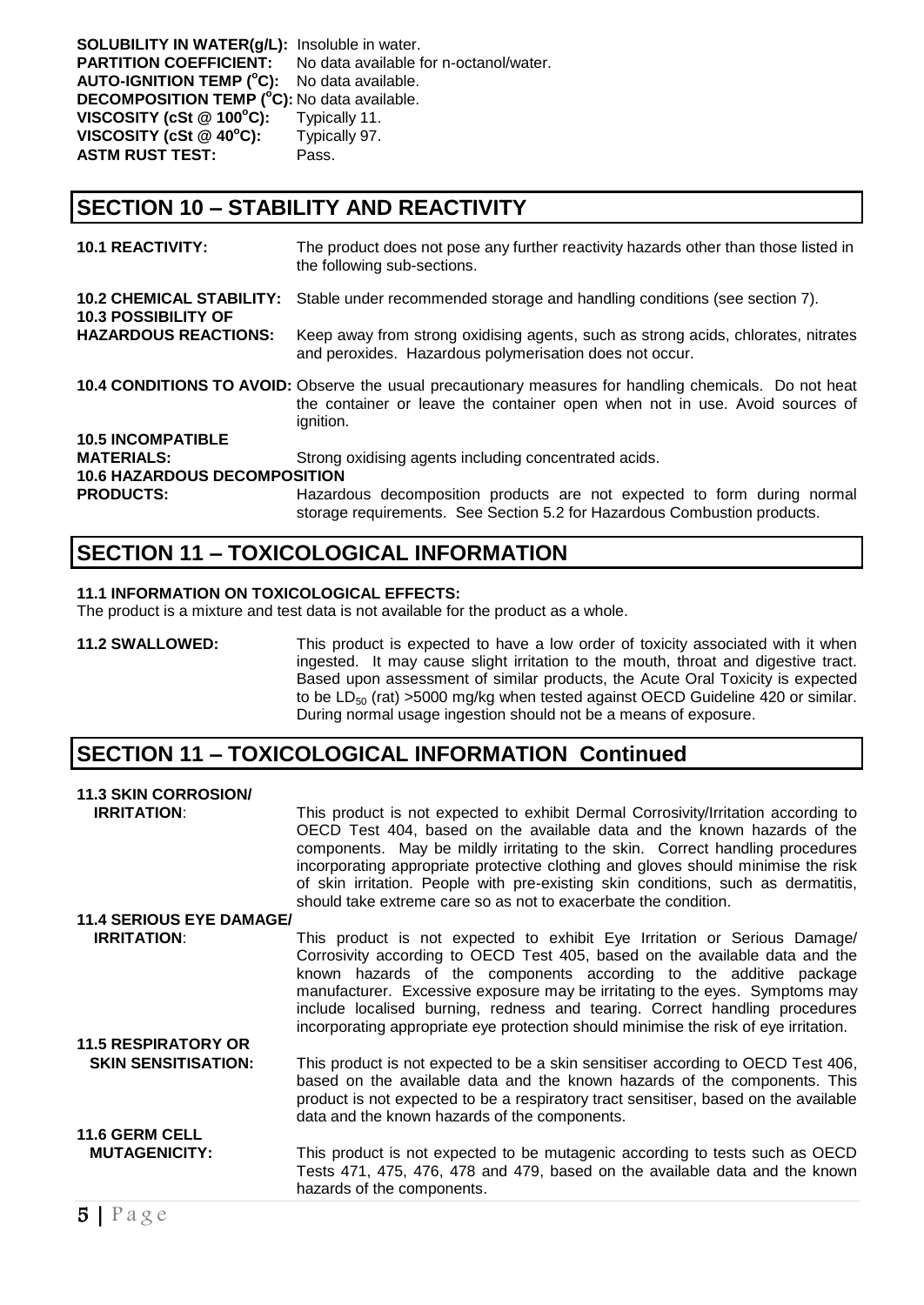**11.7 CARCINOGENICITY:** This product is not expected to be a carcinogen according to OECD Test 451, based on the available data and the known hazards of the components. Long term animal experiments have shown that any health risks are associated with the level of aromatic and polycyclic constituents in the product. These constituents are removed during the manufacturing process to a level at which no health risks are expected as a result of normal handling. Representative testing of the Base Oils used to manufacture lubricants shows that they pass IP-346.

## **11.8 REPRODUCTIVE**

**TOXICITY:** This product is not expected to be a reproductive hazard according to tests such as OECD Tests 414 and 421, based on the available data and the known hazards of the components.

### **11.9 SPECIFIC TARGET ORGAN TOXICITY (STOT) -**

 **SINGLE EXPOSURE:** This product is not expected to cause organ damage from a single exposure, based on the available data and the known hazards of the components. This product is not expected to pose an irritation hazard at ambient temperature or under normal handling conditions. Not classified as a respiratory irritant, however inhalation of vapours or mist (generated at elevated temperatures or by mechanical action) may cause irritation to the nose, throat and respiratory system.

#### **11.10 SPECIFIC TARGET ORGAN TOXICITY (STOT) -**

 **REPEATED EXPOSURE:** This product is not expected to cause organ damage from prolonged or repeated exposure according to tests such as OECD Tests 410 and 412, based on the available data and the known hazards of the components.

**11.11 ASPIRATION HAZARD:** This product is not expected to be an aspiration hazard, based on the available data and the known hazards of the components. However, as the product is hydrocarbon based, if vomiting has occurred after ingestion, the patient should be monitored for adverse effects.

### **SECTION 11 – TOXICOLOGICAL INFORMATION Continued**

**11.12 OTHER INFORMATION:** Used oils may contain harmful impurities that can accumulate during usage. Due to the use of oils in different types of equipment the types of impurities that accumulate during its usage are unknown. Therefore, all used oils should be handled with caution and skin contact should be avoided by wearing suitable gloves, such as those made of nitrile rubber.

### **SECTION 12 – ECOLOGICAL INFORMATION**

**12.1 ECOTOXICITY:** There is no data available for the product as a whole. The product is expected to have low Acute Ecotoxicity based on the available data and the known hazards of the components and similar products. **12.2 PERSISTENCE & DEGRADABILITY:** Based on the available data and the known hazards of the components and similar products the product is not expected to be readily biodegradable. Major constituents are expected to be inherently biodegradable, however the product contains components that may persist in the environment. **12.3 BIOACCUMULATIVE POTENTIAL:** No information is available. **12.4 MOBILITY IN SOIL:** If the product enters soil, based upon similar products it is expected that it will adsorb onto soil particles and will not be mobile. **12.5 OTHER ADVERSE EFFECTS:** Based on the available data and the known hazards of the components and similar products the product is not expected to have ozone depletion potential, photochemical ozone creation potential or global warming potential. The product is a mixture of non-volatile components, which are not expected to be released to

### **SECTION 13 – DISPOSAL CONSIDERATIONS**

## **13.1 DISPOSAL METHODS:**

**PRODUCT:** The product should not be released to the environment, so any unused material should be recycled wherever possible or be disposed of as hazardous waste at an

the air in any significant amounts. The product will float on water.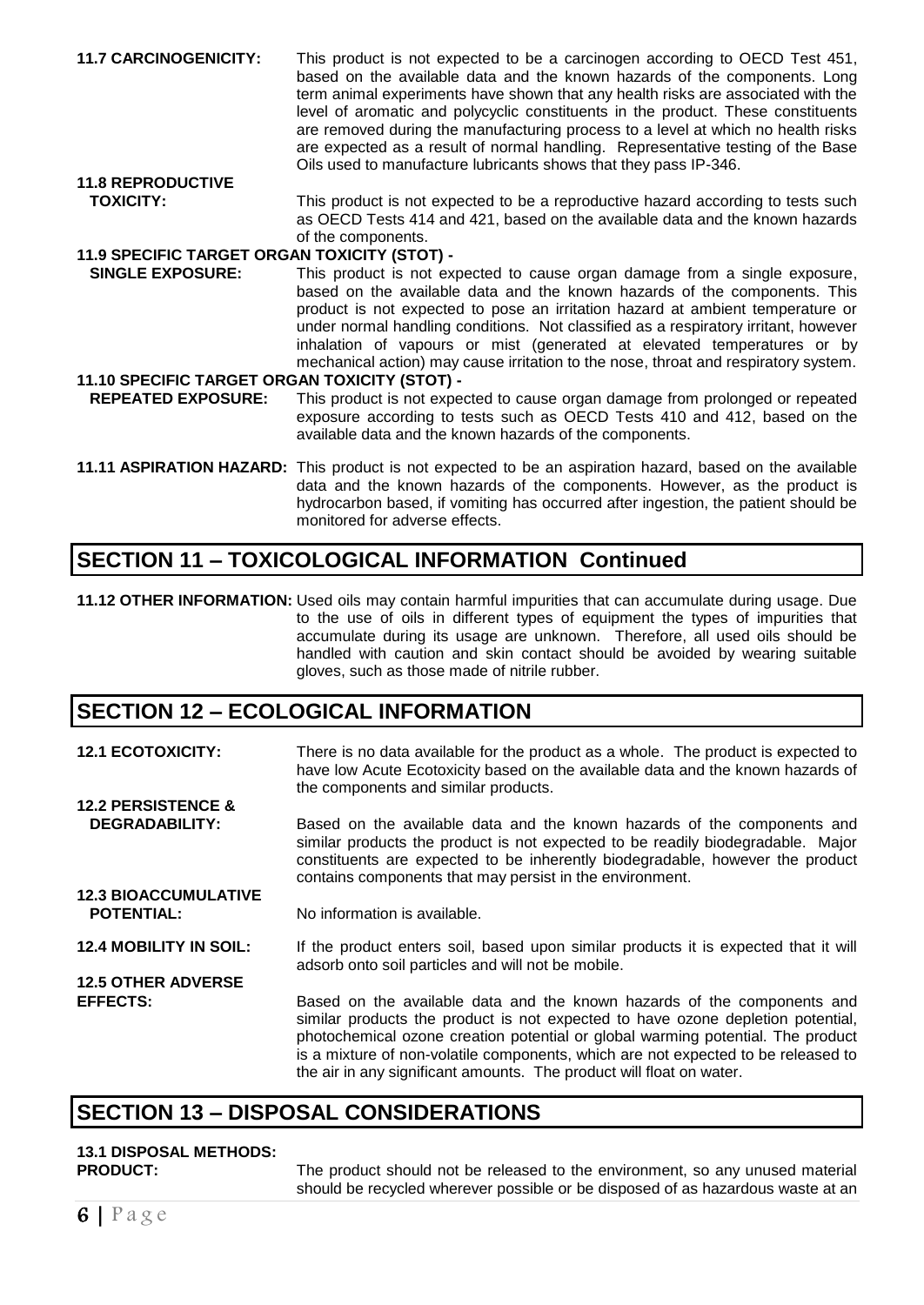appropriate collection depot. If this is not possible, the product is suitable for burning in an enclosed burner where it can be used as a fuel source. The product is also suitable for incineration at very high temperatures to prevent formation of undesirable combustion products. Spilled product that cannot be recovered should be absorbed and then shovelled into a suitable waste container, such as a plastic drum and then be treated as a solid waste. Follow Government regulations for disposal of such waste. Do not mix new or used lubricating oils with solvents, brake fluids or coolants when disposing. All unused, waste or spilled product must be taken for recycling or disposal by suitably licensed contractors in accordance with Government regulations.

**CONTAINERS:** Empty containers may contain residual oil. They should be completely drained and then stored until reconditioned or disposed of. Empty drums should be taken for recycling or disposal through suitably licensed contractors in accordance with Government regulations. Where the containers are of metal construction they should not be pressurised, cut by a grinder, welded, brazed, soldered, drilled or exposed to heat, flames or other sources of ignition. Closed metal containers when exposed to such conditions/treatment may explode causing serious injury or death.

### **SECTION 14 – TRANSPORT INFORMATION**

This product is not regulated for land, sea or air transportation. (HS Code: 2710.19.91)

| 14.1 LAND (ADG Code):                   |                |
|-----------------------------------------|----------------|
| <b>UN NUMBER:</b>                       | Not applicable |
| <b>UN PROPER SHIPPING</b>               |                |
| <b>NAME:</b>                            | Not applicable |
| <b>TRANSPORT HAZARD</b>                 |                |
| <b>CLASS(ES):</b>                       | Not applicable |
| <b>PACKAGING GROUP:</b>                 | Not applicable |
| <b>ENVIRONMENTAL</b>                    |                |
| <b>HAZARDS:</b>                         | Not applicable |
| <b>SPECIAL PRECAUTIONS</b>              |                |
| <b>FOR USER:</b>                        | Not applicable |
| <b>HAZCHEM CODE:</b>                    | Not applicable |
| 14.2 SEA (IMDG):                        |                |
| <b>UN NUMBER:</b>                       | Not applicable |
| <b>UN PROPER SHIPPING</b>               |                |
| <b>NAME:</b>                            | Not applicable |
| <b>TRANSPORT HAZARD</b>                 |                |
| <b>CLASS(ES):</b>                       | Not applicable |
| <b>PACKAGING GROUP:</b>                 | Not applicable |
| <b>ENVIRONMENTAL</b>                    |                |
| <b>HAZARDS:</b>                         | Not applicable |
| <b>SPECIAL PRECAUTIONS</b>              |                |
| <b>FOR USER:</b>                        | Not applicable |
|                                         |                |
| 14.3 AIR (IATA):                        |                |
| <b>UN NUMBER:</b>                       | Not applicable |
| <b>UN PROPER SHIPPING</b>               |                |
| <b>NAME:</b>                            | Not applicable |
| <b>TRANSPORT HAZARD</b>                 |                |
| <b>CLASS(ES):</b>                       | Not applicable |
| <b>PACKAGING GROUP:</b>                 | Not applicable |
| <b>ENVIRONMENTAL</b><br><b>HAZARDS:</b> |                |
| <b>SPECIAL PRECAUTIONS</b>              | Not applicable |
| <b>FOR USER:</b>                        |                |
|                                         | Not applicable |

### **SECTION 15 – REGULATORY INFORMATION**

**15.1 SAFETY, HEALTH AND ENVIRONMENTAL REGULATIONS:**